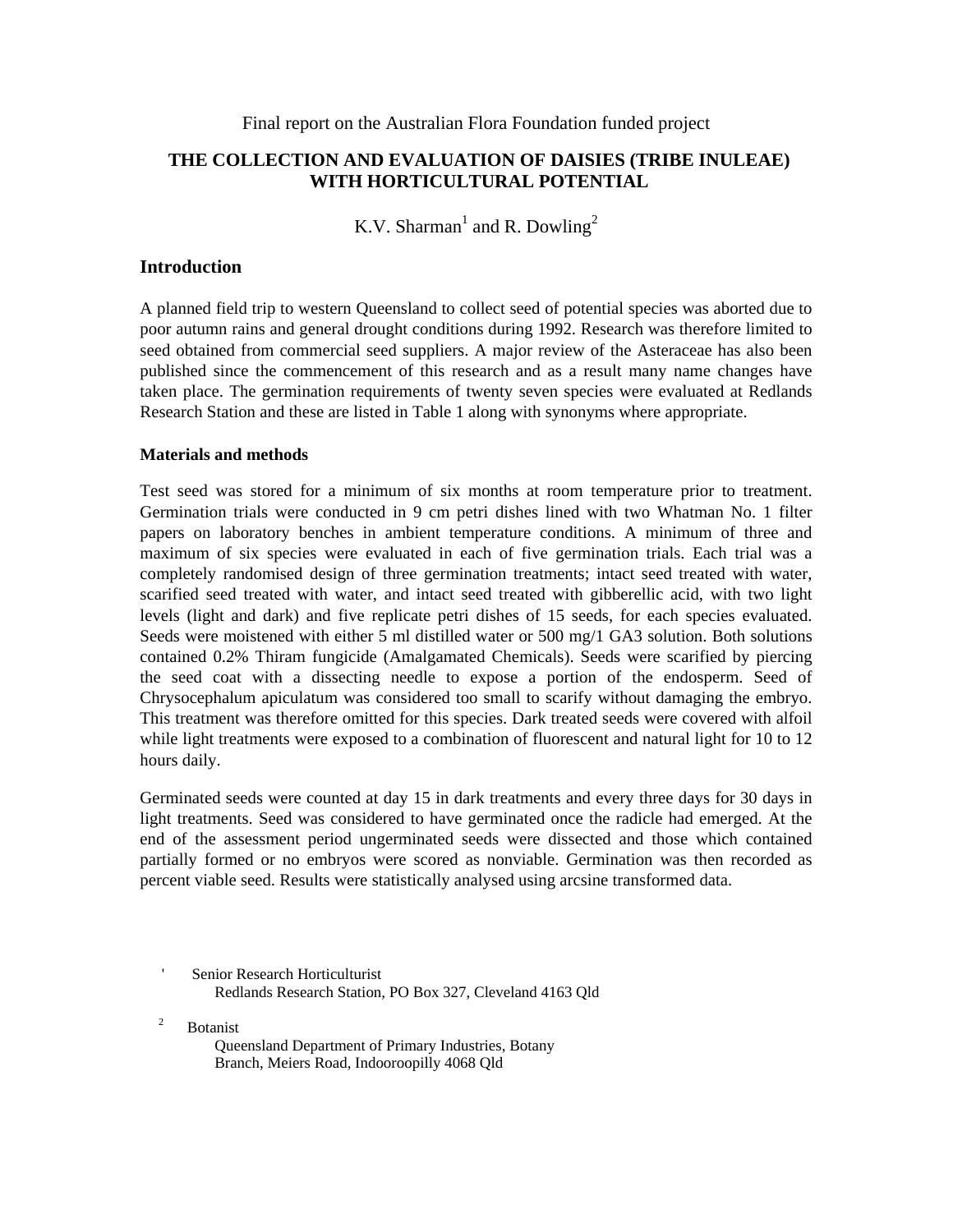#### **Results and discussion**

A summary of the results and recommendations for seed treatment is presented in Table 1. Some species such as *Leucochrysum fitzgibbonii* and *Rhodanthe moschata* were still dormant up to nine months after seed collection while *Rhodanthe chloroccphala* subsp. *rosea* and *Rhodanthe humboldtiana* were not dormant after six months storage at room temperature.

Gibberellic acid was beneficial as a pre-germination treatment for *Chrysocephalum podolepidium, Leucochrysum fitzgibbonii, Leucochrysum molle, Myriocephalus stuartii, Podolepis jaceoides, Rhodanthe moschata, Rhodanthe polygalifolia* and *Rhodanthe stricta.*

Scarification was necessary for the germination of dormant seed of *Lawrencella rosea* and promoted germination in *Leucochrysum stipitatum, Rhodanthe chlorocephala* subsp. *chlorocephala* and *Rhodanthe manglesii.*

Light was not an obligatory requirement for germination in any of the species evaluated however it did have a promotory influence on germination of *Brachyscome iberidifolia, Chrysocephalum apiculatum, Hyalosperma glutinosum* subsp. *venustum, Leucochrysum fitzgibbonii, Leucochrysum stipitatum, Rhodanthe stricta* and *Watzia acuminata.* It is therefore suggested that these species be sown on the soil surface.

## **Further research**

The support received from the AFF during 1991 was instigative in the securing of further funds from the Horticultural Research and Development Corporation. The new research 'Year-round Production of Australian Daisies' will be conducted over a three year period (1992-1993) and aims to determine the flowering requirements of native daisies. Further research into the germination and vegetative propagation of native daisies will continue within the new grant. An exciting development from this new work has been the discovery that high temperature storage may break dormancy of many daisies and we are looking into this in more detail.

## **Publication and extension**

Sharman K.V. (1992) Flowering daisies - in July. Ornamentals Update 7: 4.

Sharman *K.V.* (1992) Research to put native daisies on desks. Prime News 5: 3.

Sharman K.V. (1992) Research focus on flowers. The Redland Times 9 Sept.

Sharman K.V. (1992) Native paper daisies have future as fresh flowers. Flower Link 10(12):23.

- Sharman K.V. (1992) Year round production of flowering daisies. Seminar presented at Redlands Research Station 2 Dec.
- Sharman K.V. (1992) Front Cover Australian Horticulture, profile of author and research activities. 90(12) 44.
- Sharman K.V. (1993) Seed Germination and Dormancy of Australian Daisies (Asteraceae) Scientia Horticulturae (in preparation).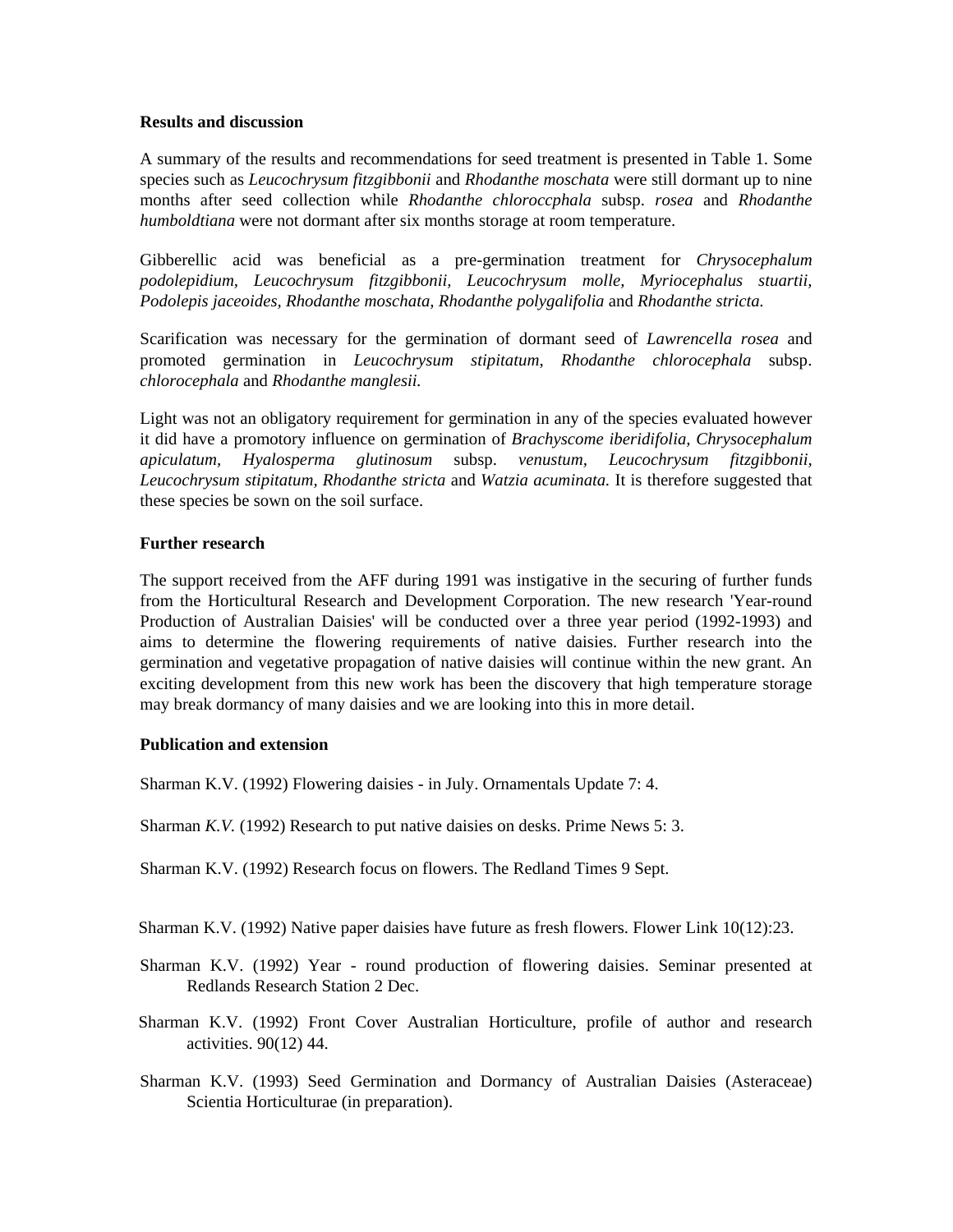#### **Budget summary**

| <b>Item</b>               | \$  |
|---------------------------|-----|
| Seed from seed suppliers  | 500 |
| Petri dishes              | 164 |
| Dissecting equipment      | 110 |
| Gibberellic acid          | 260 |
| Miscellaneous consumables | 100 |
| Casual labour             | 866 |
|                           |     |
| <b>TOTAL</b>              |     |

Note that considerably more casual labour was supplied from funds obtained from other granting sources including Consolidate Revenue of the Department of Primary Industries and the Horticultural Research and Development Corporation, as part of the recently funded daisy project.

#### **Acknowledgments**

The assistance of the Australian Daisy Study Group is gratefully acknowledged. The enthusiasm of the group and donations of seed from keen daisy lovers have helped to extend the project and urge us on to greater achievements.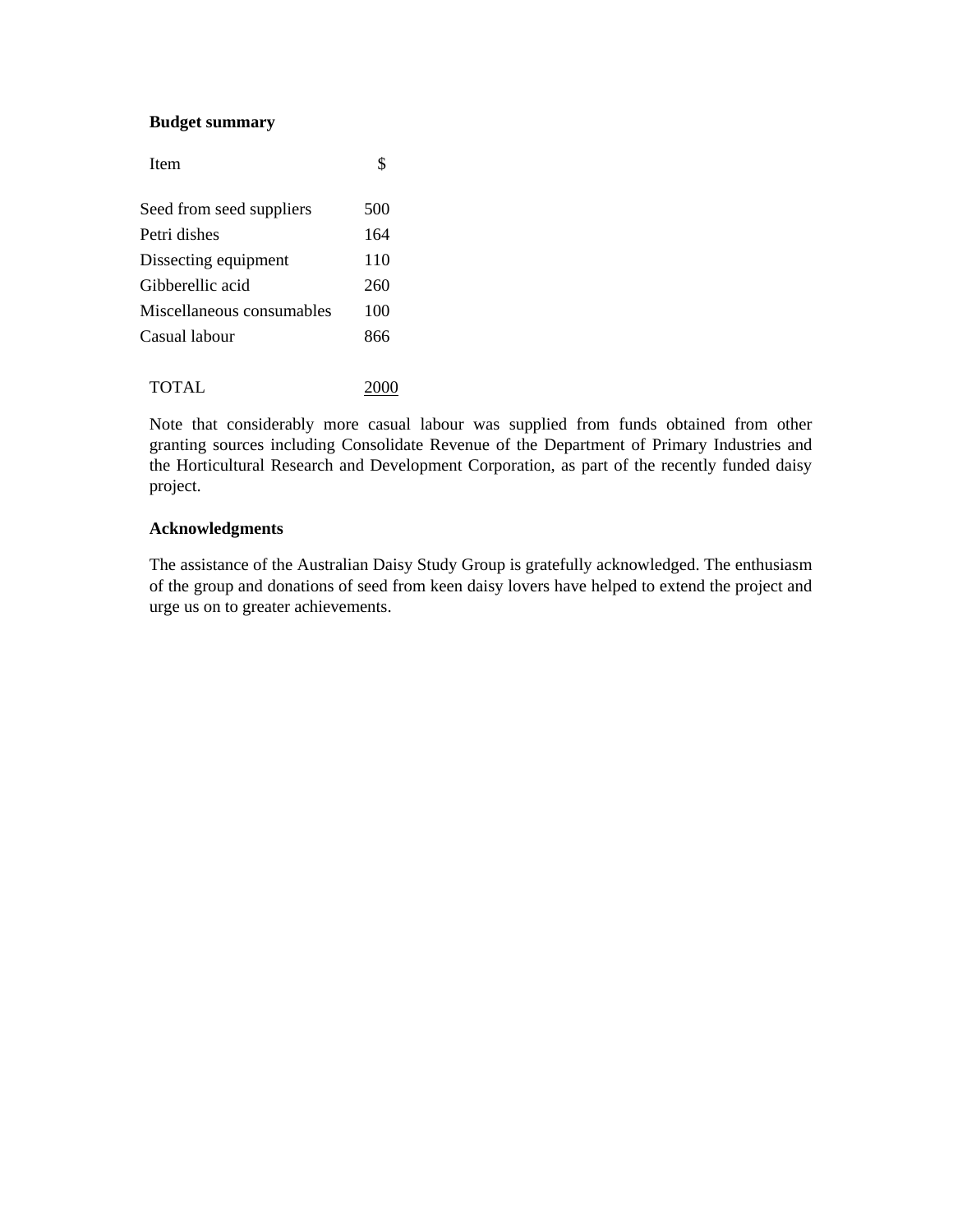# **Table 1: Recommendations for seed propagation of 22 species of Australia which have been stored at room temperature.**

| <b>Species</b>                                                                                                                | <b>Storage Time Dormancy</b><br>(months)<br>A | <b>Present</b>           | Pre-sowing<br>treatment<br>B | Light<br><b>Response</b><br>$\mathbf C$ | Sowing<br>depth    |
|-------------------------------------------------------------------------------------------------------------------------------|-----------------------------------------------|--------------------------|------------------------------|-----------------------------------------|--------------------|
| Brachysome iberidifolia                                                                                                       | 8                                             | no                       | none                         | $^{+}$                                  | surface            |
| Brachysome latisquaemea<br>Chryscocephalum apiculatum                                                                         | 8<br>7                                        | no<br>no                 | none<br>none                 | $\boldsymbol{0}$<br>$^{+}$              | shallow<br>surface |
| (syn Helichrysum apiculatum)<br>Chrysocephalum podolepidium<br>(svn. Helichrvsum podolenidium)<br>Erymophyllum ramosum subsp. | 8                                             | yes                      | $GA_3*$                      | $\boldsymbol{0}$                        | shallow            |
| involucratum<br>(syn. Helipterum involucratum)                                                                                | -D                                            |                          |                              |                                         |                    |
| Hyalosperma glutinosum subsp.<br>venustum (syn. Helipterum venustum)                                                          | 7                                             | no                       | none                         | $+$                                     | surface            |
| Lawrencella davenportii (syn.<br>Helicyhrysum davenportii)                                                                    |                                               |                          |                              |                                         |                    |
| Lawrencella rosea (syn. Helichrysum<br>lindleyii)                                                                             | $8\,$                                         | yes                      | scarify*                     | $\boldsymbol{0}$                        | shallow            |
| Leucochrysum fitzgibbonii (syn.<br>Helipterum fitzgibbonii)                                                                   | 9                                             | yes                      | $GA3 +$                      | $^{+}$                                  | surface            |
| Leucochrysum molle (syn.<br>Helipterum molle)                                                                                 | 9                                             | yes                      | $GA_3*$                      | $\boldsymbol{0}$                        | shallow            |
| Leucochrysum stipitatum (syn.<br>Helipterum stipitatum)                                                                       | 7                                             | yes                      | Scarify or<br>$GA_3 +$       | $^{+}$                                  | surface            |
| Minuria denticulata                                                                                                           |                                               | $\overline{\phantom{a}}$ |                              |                                         |                    |
| Myriocephalus stuartii                                                                                                        |                                               | yes                      | $GA3 +$                      | $\overline{0}$                          | shallow            |
| Podolepis auriculata                                                                                                          | -                                             | $\blacksquare$           |                              | $\overline{\phantom{a}}$                |                    |
| Posolipis gracilis                                                                                                            | 9                                             | no                       | none                         | 0                                       | shallow            |
| Podolepi jaceoidess                                                                                                           | 9                                             | yes                      | $GA_{3+}$                    | $\boldsymbol{0}$                        | shallow            |
| Rhodanthe chlorodephala subsp.<br>chlorocephala (syn. Helipterum<br>chlorocephalum)                                           | 6                                             | yes                      | scarify+                     | 0                                       | shallow            |
| Rhodanthe chlorocephala subsp.<br>rosea (syn Helipterum roseum)                                                               | 6                                             | no                       | none                         | $\boldsymbol{0}$                        | shallow            |